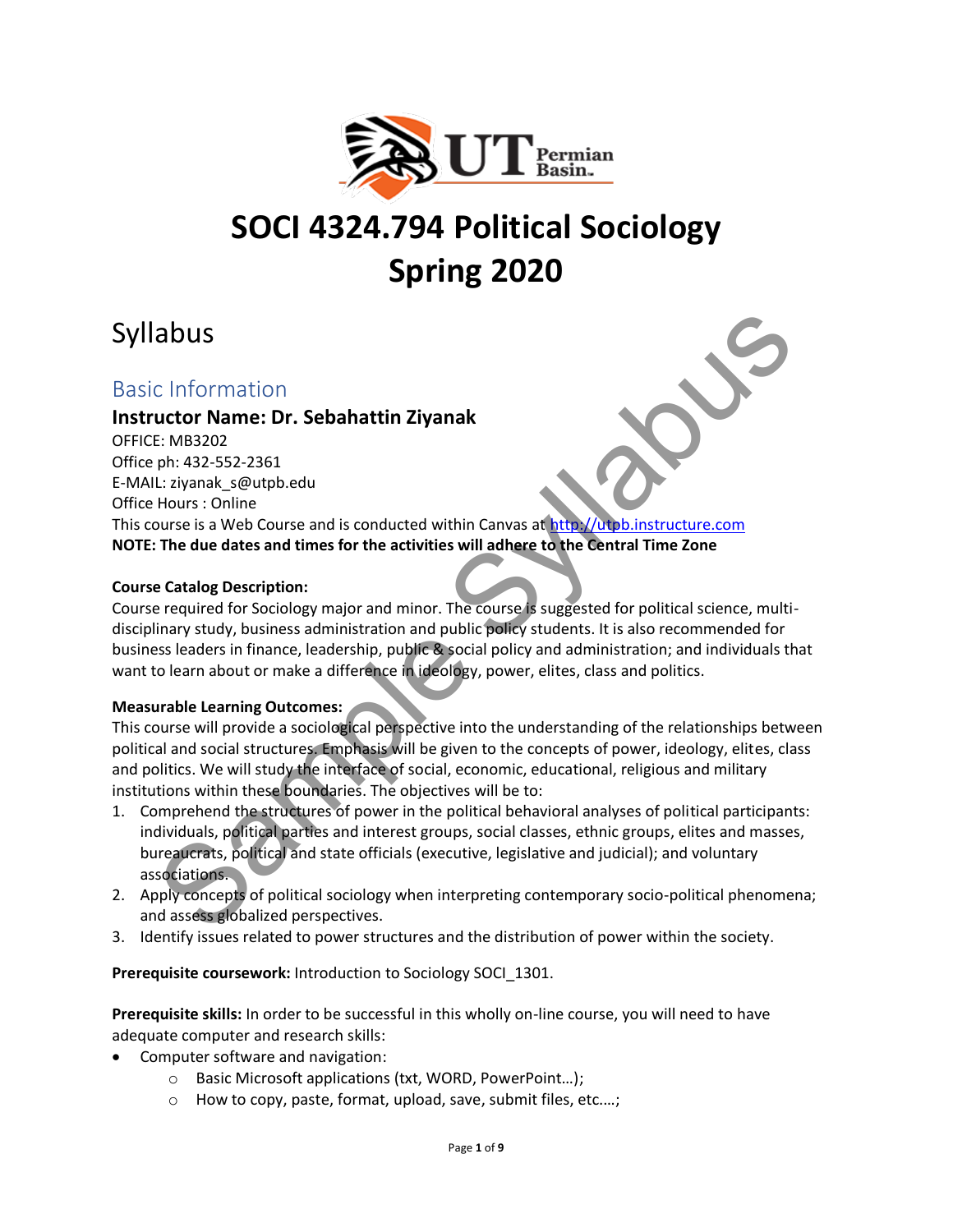o Use the CANVAS learning platform;

Use the UTPB online library databases for academic journal access.

### **Materials**

• **Required Textbook**: Ziyanak, Sebahattin. 2020. *Political Sociology:* Thousand Oaks CA: Cognella Academic Publishing. ISBN: 978-1-7935-1217-8 or the perfect bound version is 978-1-7935-1211-6.

### Important Academic Dates

**[UTPB Academic Calendar:](../../../../../ziyanak_s/Desktop/UTPB/Utpb%20Syllabus%20%202016%20&%202017&2018&2019/Spr%202020/UTPB%20Academic%20Calendar:)** <https://www.utpb.edu/calendar/iframe/academic-calendar.pdf>

Course Overview

Each of which includes lessons for several chapters in your textbook. Lessons consist of the following subject matters:

**Lesson 1:** Good Citizens of a World Power: Postwar Reconfigurations of the Obligation to Give

**Lesson 2:** Elites and Class Structures

Lesson 3: Agency Design, the Mass Media, and the Blame for Agency Scandals

**Lesson 4:** Women, Democracy, and the State

**Lesson 5:** The Power of Hope through Community

**Lesson 6:** Big Artifacts: Technological Symbolism and State Power

**Lesson 7:** Vicious Circles: The Structure of Power and the Culture of Judgment

**Lesson 8:** The Investment Theory of Politics

Each lesson will have all or some of the following components:

- **Lecture -** Read and study the lecture provided for each chapter of the lesson before posting your assignments.
- **Reading assignment/s** Will consist of chapter/s from your book, articles, websites, etc.
- **Internet resources -** Provided as tools for further information. Websites are not endorsed by the University of Texas of the Permian Basin.
- **Objectives -** Will be related to the specific learning goals for each lesson.
- **Discussions -** Selected lessons will pose a discussion topic. See **Grade Rubric-Discussions** for expectations of your responses. I will be looking for the following things in your responses: give a full answer to the question asked; debate and discuss with your classmates; provide 3 academic sociological journal references. e Overview<br>
of which includes lessons for several chapters in your textbook. Lessons consist of the followir<br>
of matters:<br>
1: Good Citize and G Row Women: Postwar Reconfigurations of the Obligation to Give<br>
1: Elities and
- **Essay topic -** Select one essay topic from the list provided. Write an essay outlining the process and the analysis of the topic (5 pages). See **Grade Rubric-Essay**.
- **Practice Quiz -** Provided as a review, no grades. Quizzes are a good resource to assess how well you have understood the material. The answers for each question are available in the quiz.

# **Grading:**

Grading for the course will consist of your exams, discussion participation, group activity and essay.

| <b>Course Activity</b>    | <b>Total Points</b> |
|---------------------------|---------------------|
| Syllabus Quiz             | No grade            |
| Practice quizzes, 1-2     | No grade            |
| Four Exams (100 pts each) | 40%                 |
| <b>Five Discussions</b>   | 30%                 |
| Essay                     | 30%                 |
| Total                     | 100%                |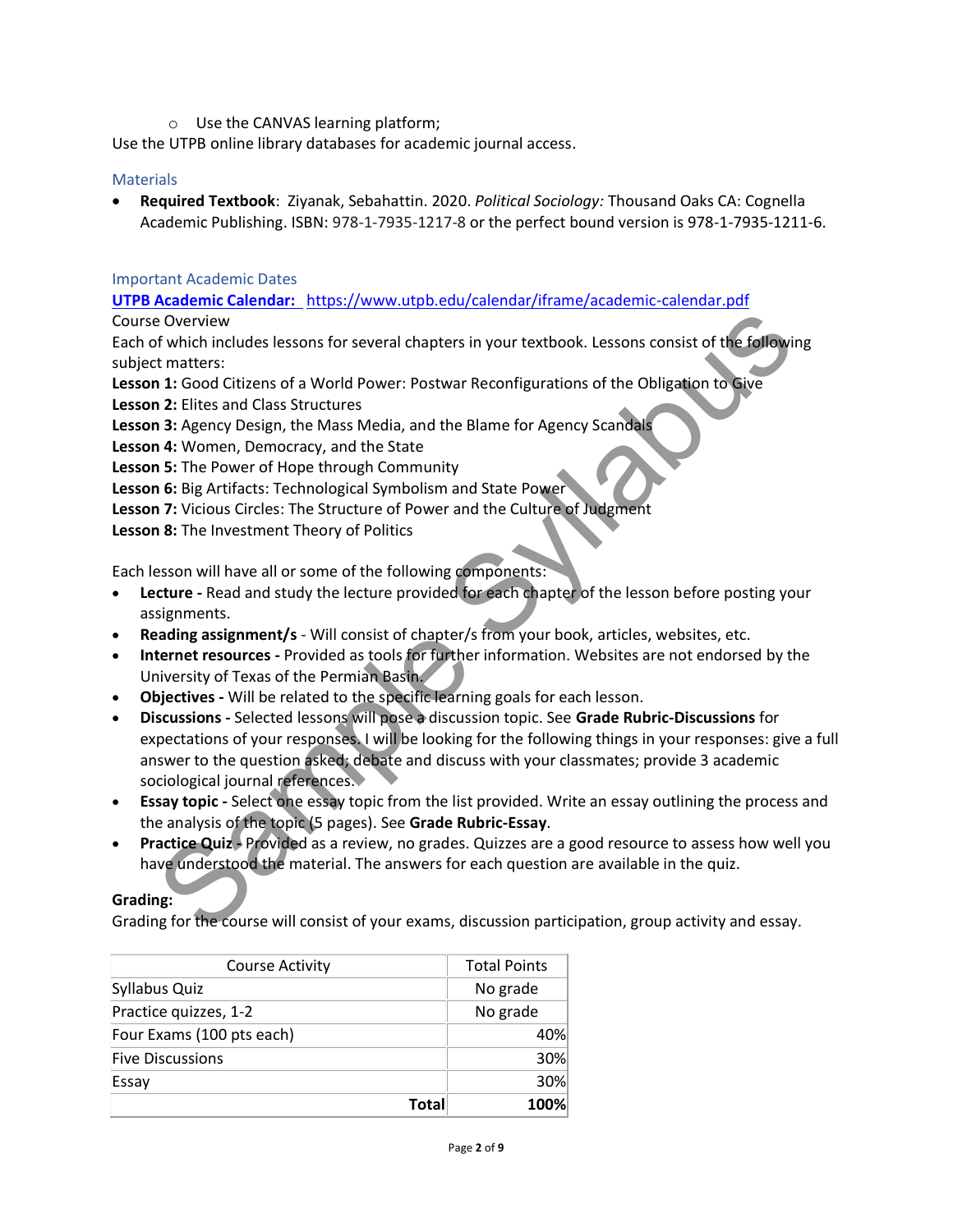| $A = 90-100$  |  |
|---------------|--|
| $B = 80 - 89$ |  |
| $C = 70-79$   |  |
| $D = 60-69$   |  |
| $F = 0-49$    |  |

**Communication, Grading & Feedback:** Contact me through the course "Inbox" feature. Use an appropriate SUBJECT line. You can expect a reply within 72-hours, although, typically sooner. Grades are typically posted within 1 week of the due date. You will receive individual feedback on Discussions. Exams are graded immediately after you submit the exam. Essays can take 2 weeks before grades are submitted. Grade appeals are accepted within 10 days of the grade posting. Keep in mind, a grade appeal could result in a lower grade.

|                                                | Exams are graded immediately after you submit the exam. Essays can take 2 weeks before grades are                                                                |  |  |  |
|------------------------------------------------|------------------------------------------------------------------------------------------------------------------------------------------------------------------|--|--|--|
|                                                | submitted. Grade appeals are accepted within 10 days of the grade posting. Keep in mind, a grade                                                                 |  |  |  |
|                                                | appeal could result in a lower grade.                                                                                                                            |  |  |  |
|                                                | <b>Grade Rubric - Discussion</b>                                                                                                                                 |  |  |  |
| Due dates                                      | Check the calendar for due dates. Primary posts are due by end of day on Thursdays and<br>Peer Interactions by end of day on Sundays. Late work is not accepted. |  |  |  |
|                                                | <b>Part A – Primary Posts:</b>                                                                                                                                   |  |  |  |
| 50 points                                      | Discussion topic answered completely and addressed thoroughly (about 250 words).<br>$\bullet$                                                                    |  |  |  |
|                                                | 2 or more current (2010-2020) approved sociology journal references (see list in                                                                                 |  |  |  |
|                                                | ASA Writing & Citing guide)                                                                                                                                      |  |  |  |
|                                                | <b>Part B: Peer Interaction Posts:</b>                                                                                                                           |  |  |  |
| 25 points                                      | Peer response is engaging and well researched (about 150 words).                                                                                                 |  |  |  |
|                                                | 1 or more current (2010-2020) general reference (website, media).                                                                                                |  |  |  |
|                                                | <b>Both A and B:</b>                                                                                                                                             |  |  |  |
| $25$ points                                    | References meaningfully applied using in-text citations. No more than 20% of                                                                                     |  |  |  |
|                                                | discussion is cited material.                                                                                                                                    |  |  |  |
|                                                | No spelling/grammar errors.                                                                                                                                      |  |  |  |
|                                                | Follows ASA style (http://e-<br>٠                                                                                                                                |  |  |  |
|                                                | noah.net/asa/asashoponlineservice/ProductDetails.aspx?productID=ASAOE701                                                                                         |  |  |  |
|                                                | S10 or http://owl.english.purdue.edu/owl/resource/583/1/).                                                                                                       |  |  |  |
|                                                |                                                                                                                                                                  |  |  |  |
|                                                | <b>Grade Rubric - Essay</b>                                                                                                                                      |  |  |  |
|                                                |                                                                                                                                                                  |  |  |  |
|                                                | Essay must be submitted by the due date (see Calendar) into the Essay Submission drop box. Do not                                                                |  |  |  |
|                                                | email essays. Late assignments are not accepted.                                                                                                                 |  |  |  |
| All aspects of the topic addressed thoroughly. |                                                                                                                                                                  |  |  |  |
| $65$ nointe                                    | 5 pages, excluding title page and references page.                                                                                                               |  |  |  |

# Grade Rubric - Essay

| 65points | All aspects of the topic addressed thoroughly.<br>5 pages, excluding title page and references page.<br>Written in your own words (no more than 20% cited material). Review UTPB<br>scholastic dishonesty http://ss.utpb.edu/dean-of-students/scholastic-dishonesty/.                                         |
|----------|---------------------------------------------------------------------------------------------------------------------------------------------------------------------------------------------------------------------------------------------------------------------------------------------------------------|
|          | Scholarly references less than 10 years old with in-text citations for 6 or more current<br>$\frac{1}{20}$ points $(2009-2019)$ sociology journal references.<br>4 sociological journals (from approved journals listed)<br>2 sources of your choice (still must be scholarly) such as book or website.<br>lo |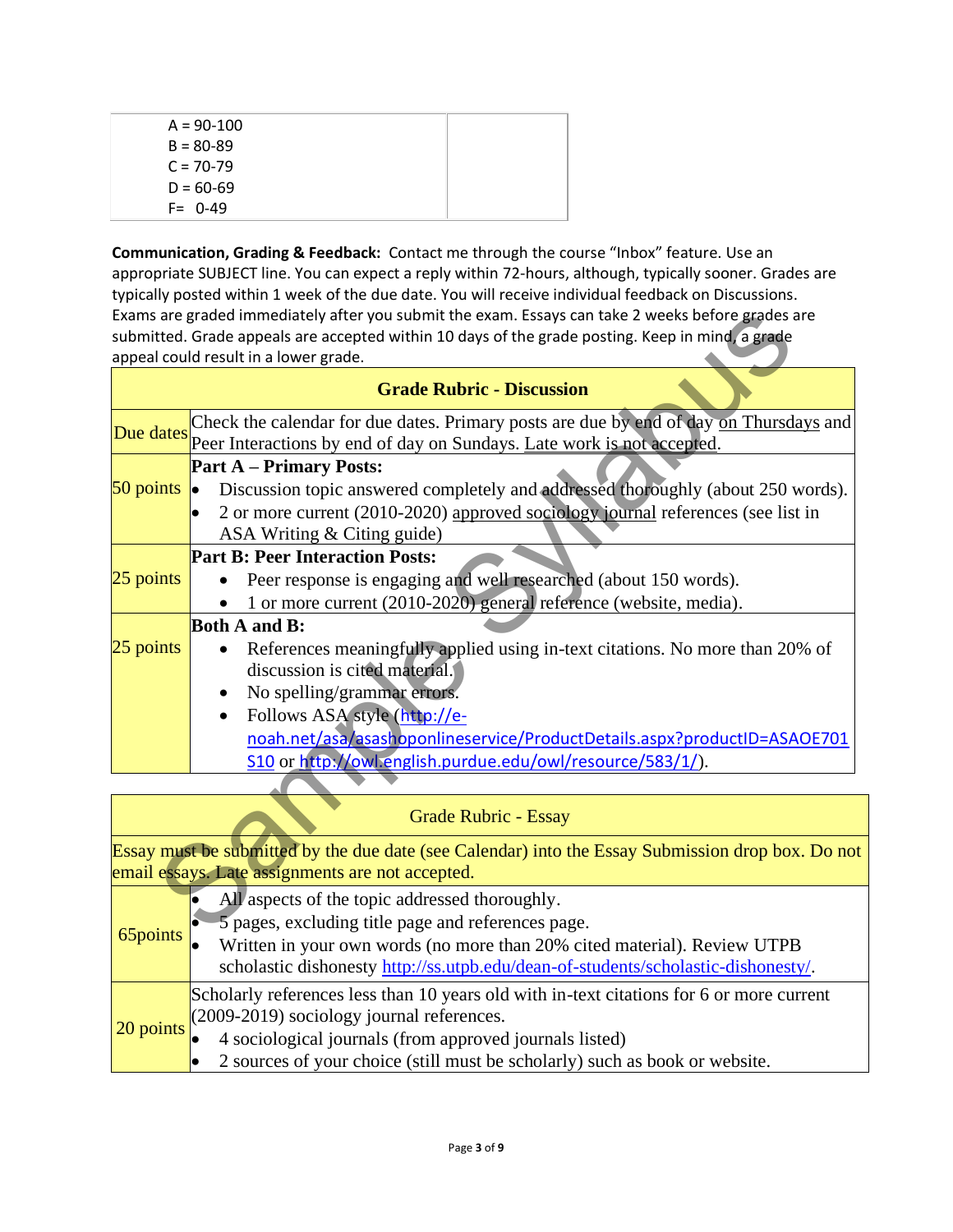|  | Title page has all required elements and formatting: Your Name, My Name, Course Name                          |
|--|---------------------------------------------------------------------------------------------------------------|
|  | $\&$ Number (example: SOCI 4324), Term (Spring 2020, Institution: UTPB, Essay topic:                          |
|  | <b>5 points</b> <i>example</i> - Module 2: Artisans and master craft workers typically have different working |
|  | conditions and wages (extrinsic and intrinsic) for their efforts. Research how the arts and                   |
|  | artists influence societies and culture.                                                                      |
|  | 10 points $\bullet$ Formatted in the ASA style.                                                               |

**Time Management:** You should expect to spend about 9 hours per week to obtain an "A" in class. This includes about 3 hours conducting research and studying and 3 hours per week in the course program (discussions, reading lectures, taking quizzes, exams, etc.)

Policies

- 1. **Discussion Board**: Discussion Board is primarily for discussing course related topics and issues. Best practices are:
	- a. Read all message postings in online discussion.
	- b. Respond to the question directly
	- c. Reply to minimum of two other student posts.
	- d. Use a person's name in the body of your message when you reply to their message.
	- e. Avoid postings that are limited to 'I agree' or 'great idea', etc.
	- f. Ensure responses to questions are meaningful, reflective.
	- g. Support statements with concepts from course readings, refer to personal experience, examples.
	- h. Follow **Rules of Behavior.**
- 2. **Rules of Behavior:** Discussion areas are public to every student in this class (including your instructor) who will see what you write. Please pay attention to the language you use and adhere to the following guidelines: Sisterian (and the state of Behavior: Discussion Board is primarily for discussing course related topics and is<br>
Best packing course are:<br>
Discussion Board: Discussion Board is primarily for discussion, course related topi
	- a. Do not post anything too personal.
	- b. Do not use language that is inappropriate for a classroom setting or prejudicial in regard to gender, race, or ethnicity.
	- c. Do not use all caps in the message box unless you are emphasizing (it is considered shouting).
	- a. Be courteous and respectful to other people on the list
	- b. Do not overuse acronyms like you would use in text messaging. Some of the list participants may not be familiar with acronyms.
	- c. Use line breaks and paragraphs in long responses.
	- d. Write your full name at the end of the posting.
	- e. Be careful with sarcasm and subtle humor; one person's joke is another person's insult.

# 2. **Make-Up/Late Submission Policy:**

All course activities must be submitted before or on set due dates and times. If you are unable to abide by the due dates, it is your responsibility to contact UTPB Testing Services & Academic Accommodations Dept. office immediately with documentation (hospitalization note, etc.). They will contact me if the absence is excused. They are an excellent resource that can help you navigate the responsibilities of family, your coursework, jobs, financial and emotional health. Please take advantage of this excellent resource.

3. **Academic Dishonesty/Plagiarism/Cheating:** The academic community regards academic dishonesty as an extremely serious matter, with serious consequences. Any effort to gain an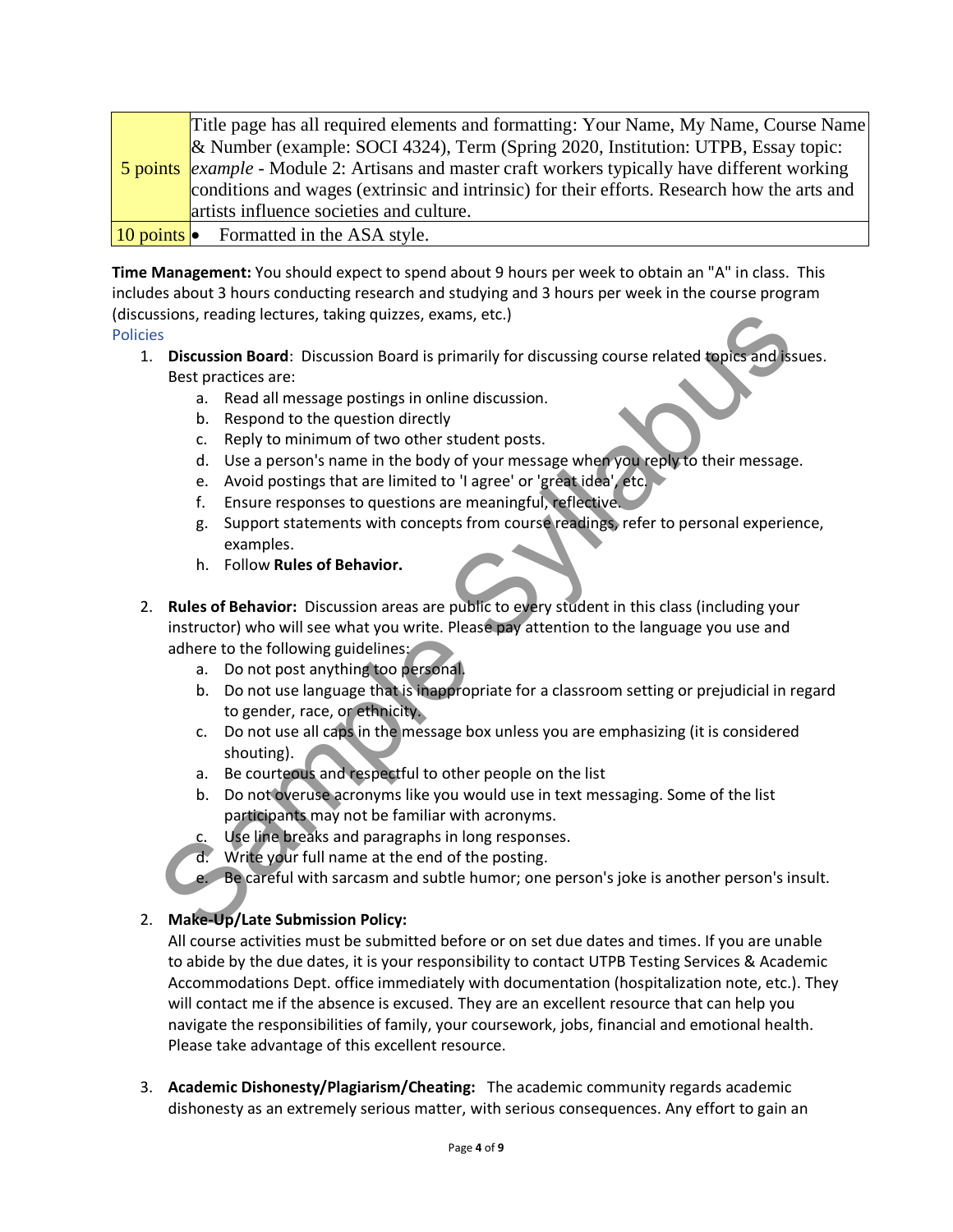advantage not given to all students is dishonest whether or not the effort is successful. Any suspicion of academic dishonesty will be reported and investigated. A student who engages in scholastic dishonesty that includes, but is not limited to cheating, plagiarism, and collusion will receive an **"F"** for the course.

All persons involved in academic dishonesty will be disciplined in accordance with University regulations and procedures. For complete information on UTPB student conduct and discipline procedures consult the university's handbook at: [http://ss.utpb.edu/dean-of](http://ss.utpb.edu/dean-of-students/scholastic-dishonesty/)[students/scholastic-dishonesty/](http://ss.utpb.edu/dean-of-students/scholastic-dishonesty/)

**Academic dishonesty** includes, but is not limited to cheating, plagiarism, collusion, falsifying academic records, misrepresenting facts, the submission for credit of any work or materials that are attributable in whole or in part to another person, taking an examination for another person, any act designed to give unfair advantage to a student such as, but not limited to, submission of essentially the same written assignment for two courses without the prior permission of the instructor, or the attempt to commit such acts. Academic di[s](http://ss.utpb.edu/dean-of-students/scholastic-dishonesty/)honesty includes, but is not limited to cheating, plagiarism, collusion, falsifyite academic records, misrepresenting facts, the submission for credit of any work or materal are attributable in whole or in part

**Plagiarism** includes, but is not limited to the appropriation of, buying, receiving as a gift, or obtaining by any means material that is attributable in whole or in part to another source, including words, ideas, illustrations, structure, computer code, other expression and media, and presenting that material as one's own academic work being offered for credit.

- 4. **Attendance and Class Participation:** Regular and active participation is an essential, unmistakably important aspect of this online course. Students will log on a minimum of three times every seven days. All students are expected to do the work assigned, notify the instructor when emergencies arise.
- 5. **Tracking:** The learning management systems have a tracking features. Statistics are collected that quantifies how often and when students are active in the course and provides information if the student has accessed different pages of the course.
- 6. **Absenteeism:** All the course activities have set dates to be completed and submitted. After the due dates the activities will not be available for the students. Not logging into an online course is considered absenteeism. Contact instructor immediately in case of emergency medical situation.
- 7. **Course Incomplete/Withdrawal/Grade Appeal:**

All students are required to complete the course within the semester they are signed up. Incomplete grades for the course are rarely given, will only be granted if the student provides a valid, documented excuse for not being able to complete the course on time, and has contacted the instructor prior to the scheduled last class to request an extension. The student signs a contract that includes the incomplete course activities and the new due dates.

Find information and dates regarding drops and withdrawals at <http://www.utpb.edu/services/academic-affairs/office-of-the-registrar/adds-drops>

For grade appeal process go to [http://www.utpb.edu/campus-life/dean-of-students/grievances.](http://www.utpb.edu/campus-life/dean-of-students/grievances)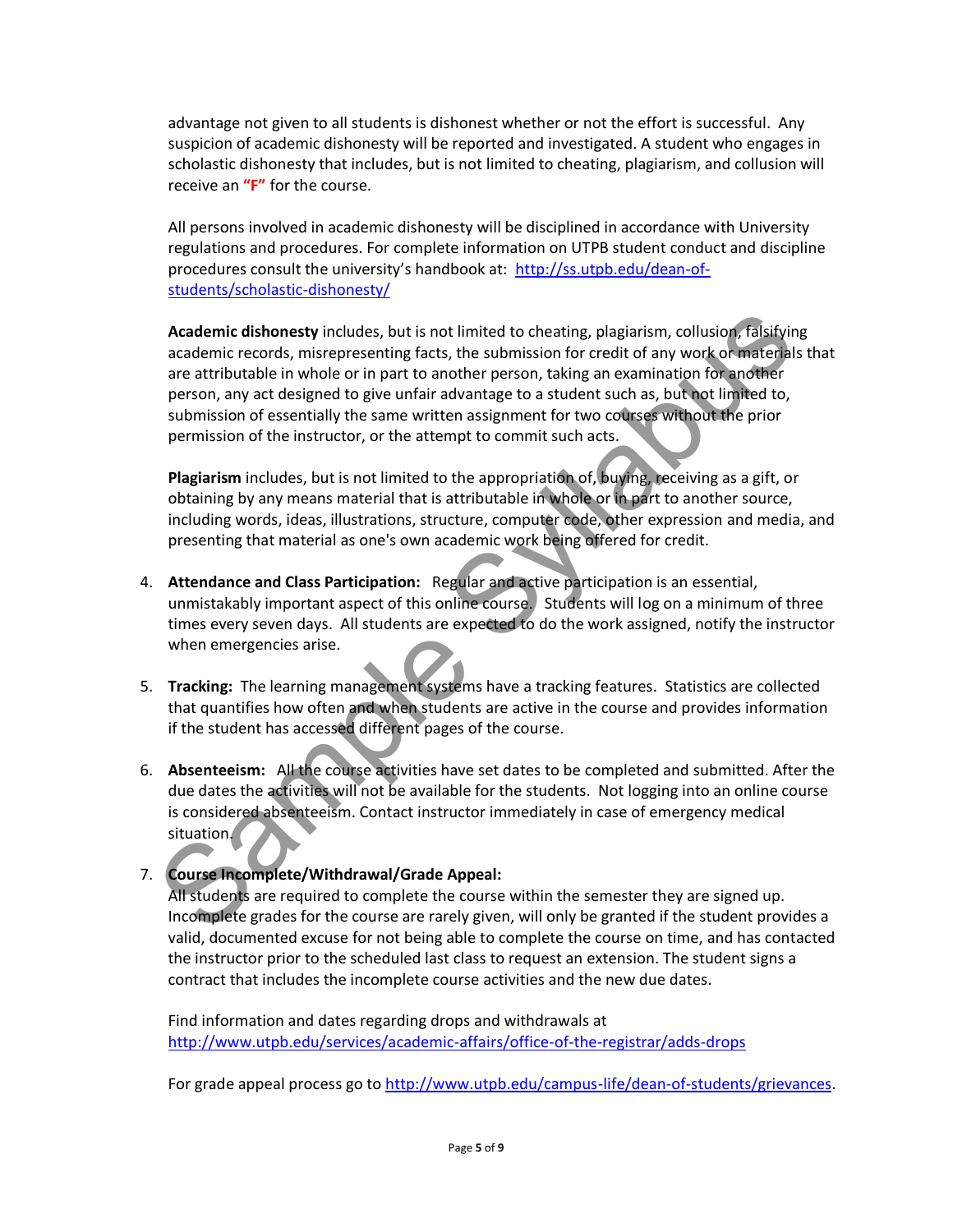#### **NOTE: The due dates and times for the activities will adhere to the Central Time Zone.**

8. **Accommodation for Students with Disabilities:** Students with Disabilities: The University of Texas of the Permian Basin in compliance with the Americans with Disabilities Act and Section 504 of the Rehabilitation Act provides "reasonable accommodations" to students with disabilities. Any student with a disability who is requesting an accommodation for this course must provide the instructor with official documentation in the form of a letter from the ADA Officer for Students. Only those students who have officially documented a need for an accommodation will have their request honored. \*\*Adapted from UTSA ADA syllabus statement.\*\*

ADA Officer for Students: Mr. Paul Leverington Address: Mesa Building 4243 Voice Telephone: 432-552-4696 Email: ada@utpb.edu



9. Americans with Disabilities Act: Students with disabilities that are admitted to The University of Texas of the Permian Basin may request reasonable accommodations and classroom modifications as addressed under Section 504/ADA regulations. The definition of a disability for purposes of ADA is that she or he (1) has a physical or mental impairment that substantively limits a major life activity, (2) has a record of such an impairment or, (3) is regarded as having such an impairment.

Students who have provided all documentation and are eligible for services will be advised of their rights regarding academic accommodations and responsibilities. The University is not obligated to pay for diagnosis or evaluations nor is it obligated to pay for personal services or auxiliary aids. Students needing assistance because of a disability must contact Testing Services & Academic Accommodations Department, 432-552-2630, Leticia Madrid, [madrid\\_l@utpb.edu,](mailto:madrid_l@utpb.edu) no later than 30 days prior to the start of the semester.

# Computer Skills, Technical & Software Requirements

Studnts can use cloud version of Word, PowerPoint and other Microsoft products through use of their UTPB Outlook 365 and UTPB email address. For more information refer to Student Services below or visit: http://www.utpb.edu/services/ird/information-on-computer-accounts-e-mail/office-365 To obtain software licensing and media for selected Microsoft titles at very low cost through a software agreement visit: http://www.utpb.edu/services/ird/information-for-students/software[distribution/microsoft-select.](http://www.utpb.edu/services/ird/information-for-students/software-distribution/microsoft-select) state[m](http://www.utpb.edu/services/ird/information-on-computer-accounts-e-mail/office-365)ent.<sup>25</sup><br>ADA Officer for Students: Mr. Paul Leverington<br>Address: Msea Building 4243<br>Voice Telephone: 432-552-4696<br>Email: <u>ada@utob.edu</u><br>Americans with Disabilities Act: Students with disabilities that are admitted to

**Computer Technical Requirements:** Information at http://www.utpb.edu/online/reach/technical[requirements](http://www.utpb.edu/online/reach/technical-requirements) 

# Online Student Authentication

UTPB requires that each student who registers for a distance course is the same student who participates in, completes, and receives credit for the course. UTPB's Distance Education Policy requires faculty members to employ at least two methods of verification to ensure student identities. To access online courses students must login to the UTPB learning management system using their unique personal identifying username and secure password. UTPB's Distance Education Policy requires at least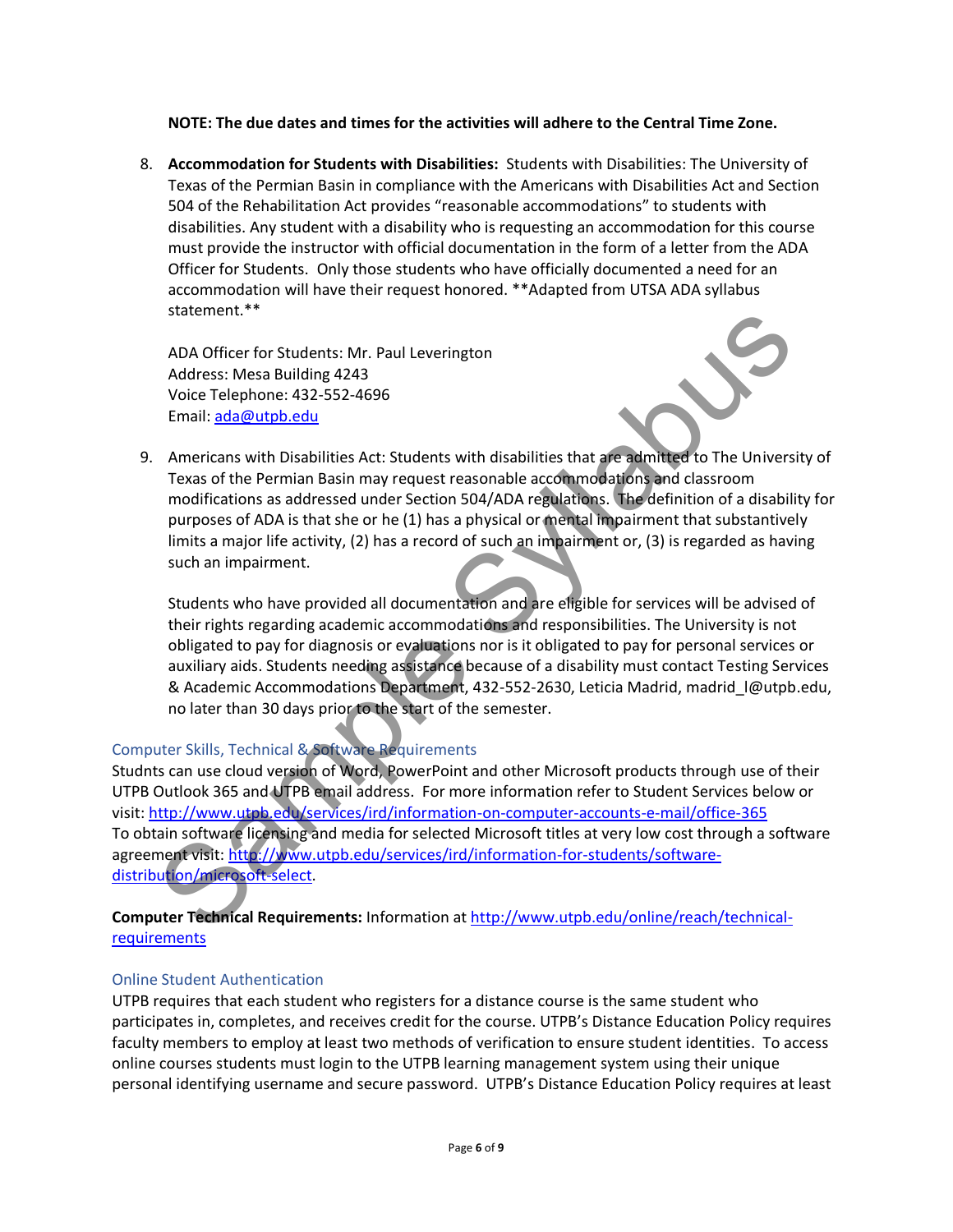one additional student identification method within the course that has been determined and approved by the faculty or academic program. This course satisfies student authentication by: This course satisfies student authentication by providing 2 forms of photo ID\*. Student must provide through the assignment drop box:

- A clear image of yourself: in color, well lit, and no shadows on your face or your ID that can obscure your image, must be taken on the day you submit the photo to reflect your current appearance, taken in full-face view directly facing the camera with a neutral facial expression and both eyes open.
- AND, a picture of your ID with only your name and picture showing (Picture ID card in which the ID number has been covered (tape over any numbers).
- Attach both image files in either JPEG or PNG format to the assignment BEFORE you submit it. You can satisfy the "both" images requirement by taking a photo of yourself holding your driver's license.

I just need to see you, then the image of you on the card with your name. You will not be able to see the units or the essays if you do not submit this.

\*Approved photo identifications are: passports, government issued identification, driver's licenses, military ID from DoD; dual credit and early college high school students use school district identifications.

#### Preparation for Emergencies

**Computer Crash:** Not having a working computer or a crashed computer during the semester will NOT be considered as an acceptable reason for not completing course activities at a scheduled time. NOTE: Identify a second computer before the semester begins, that you can use when/if your personal computer crashes.

**Complete Loss of Contact:** If you lose contact with course connectivity completely (i.e. you cannot contact me via Canvas or email), you need to call instructor, and leave message regarding connectivity loss and contact information.

**Lost/Corrupt/Missing Files:** You must keep/save a copy of every project/assignment on an external drive, UTPB Outlook 365 OneDrive, or personal computer. In the event of any kind of failure (e.g. virus infection, student's own computer crashes, loss of files in cyberspace, etc) or any contradictions/problems, you may be required to resubmit the files.

# End-of-Course Evaluation & Instructor Evaluation

Every student is encouraged to complete an end-of-course evaluation/survey provided by UTPB. During the last few weeks of class, you will receive an announcement through email notifying you that the Course/Instructor Survey is available. You may follow the link in the email to complete the survey using the same credentials to access your courses here. When entering the emailed Survey link you will see a list of surveys for you to complete. Another way to find End-of-Course Evaluations is through you my.utpb.edu account > My Surveys & Evaluations are on the first page after you login. moner has been covered (tape over any numbers).<br>The detailed both image files in either JPEG or PNG format to the assignment BEFORE you submit it:<br>In satisfy the "both" images requirement by traing a photo of yourself hold

The survey is anonymous and your responses are confidential. Your feedback is critical to us and to your instructor as we strive to improve our offerings, and our support of you, the students. Disclaimer & Rights

Information contained in this syllabus was to the best knowledge of the instructor considered correct and complete when distributed for use in the beginning of the semester. However, the instructor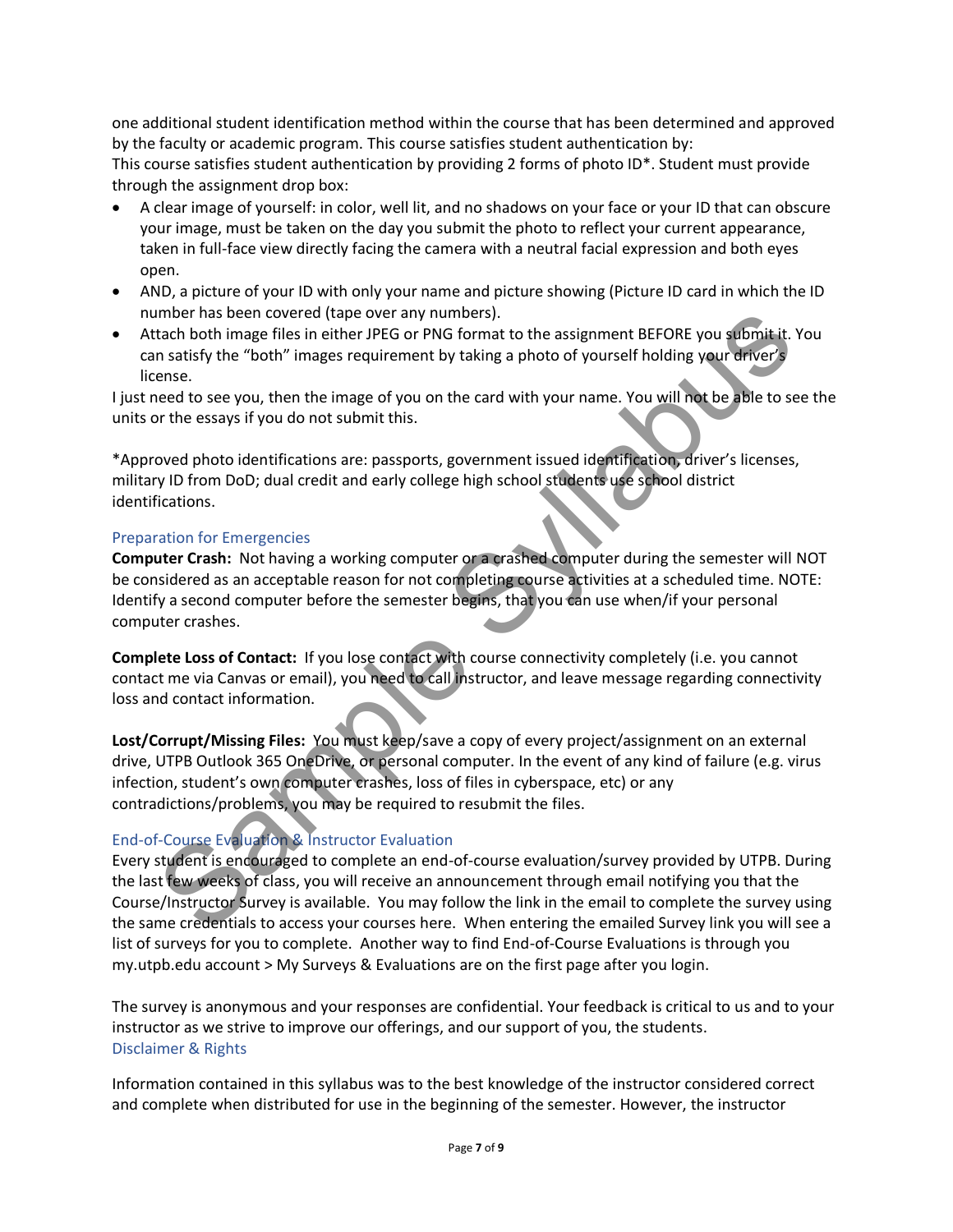reserves the right, acting within the policies and procedures of UTPB to make changes in the course content or instructional techniques without notice or obligation. The students will be informed about the changes, if any.

## Copyright Statement

Many of the materials that are posted within UTPB courses are protected by copyright law. These materials are only for the use of students enrolled in the course and only for the purpose of the course. They may not be further retained or disseminated.

### Student Support Services

| <b>SERVICE</b>                              | CONTACT                                                                                                                                                                                                      |
|---------------------------------------------|--------------------------------------------------------------------------------------------------------------------------------------------------------------------------------------------------------------|
| ADA Accommodation/Support                   | <b>Testing Services &amp; Academic Accommodations Department</b><br>(432) 552-4696                                                                                                                           |
| Advising                                    | (432) 552-2661<br><b>UTPB Academic Advising Center</b>                                                                                                                                                       |
| Bookstore                                   | <b>UTPB Campus Bookstore</b><br>(432) 552-0220                                                                                                                                                               |
| Email, Office 365,<br>my.utpb.edu           | <b>Information Technology</b>                                                                                                                                                                                |
| Financial Aid and Scholarship               | <b>UTPB Financial Aid</b><br>(432) 552-2620                                                                                                                                                                  |
| Library                                     | The J. Conrad Dunagan Library Online at<br>(432) 552-2370                                                                                                                                                    |
| Registrar                                   | <b>UTPB Registrar</b><br>$(432)$ 552-2635                                                                                                                                                                    |
| <b>Student Services</b>                     | <b>Student Services</b><br>(432) 552-2600                                                                                                                                                                    |
| <b>Technical Support</b>                    | <b>Canvas</b><br>1-866-437-0867                                                                                                                                                                              |
| <b>Tutoring &amp; Learning</b><br>Resources | If you are taking courses through UTPB the following links provide<br>services: Smarthinking Online Tutoring (provides tutoring services),<br>SmarterMeasure (measures learner readiness for online course). |